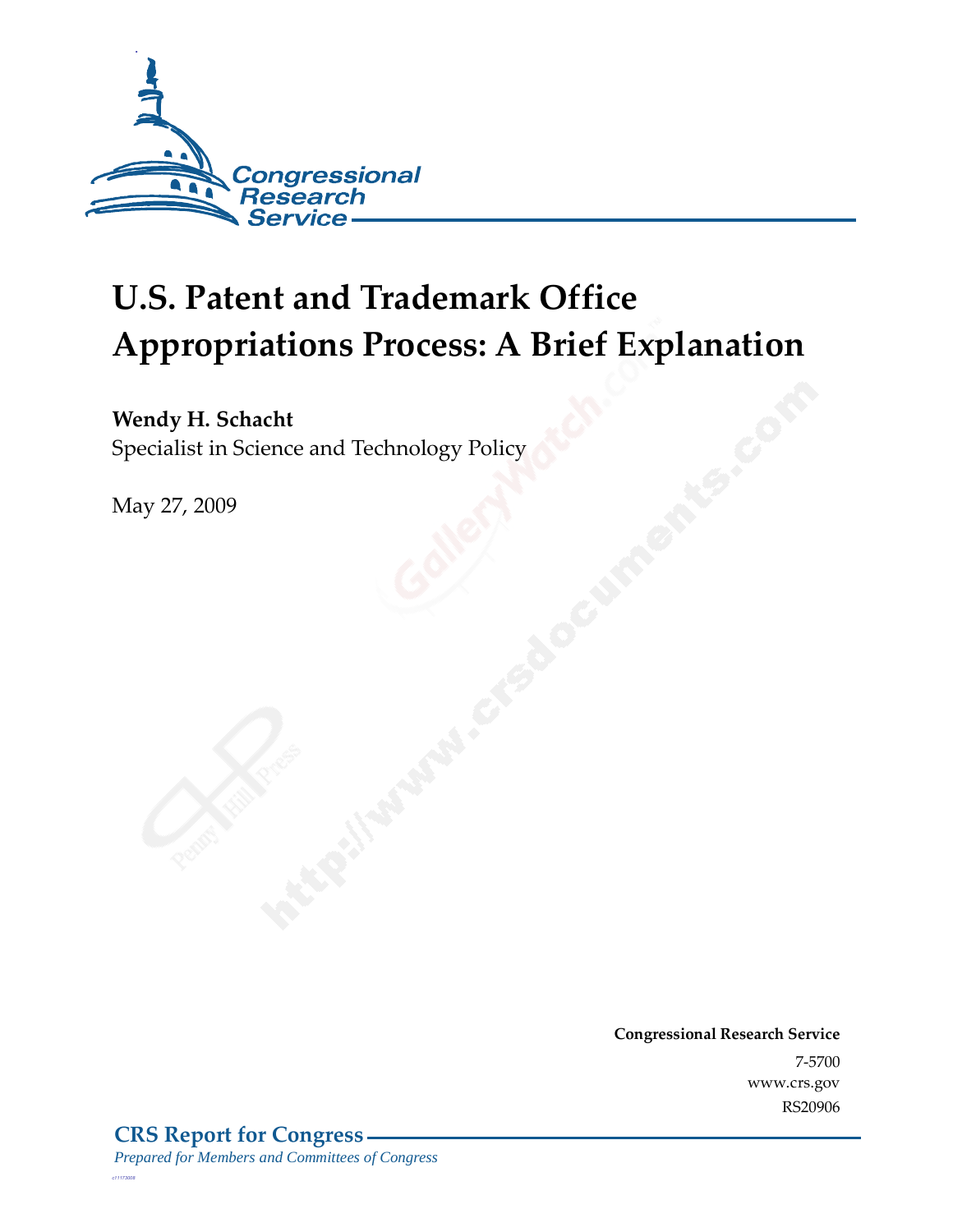# **Summary**

.

The U.S. Patent and Trademark Office (USPTO) examines and approves applications for patents on claimed inventions and administers the registration of trademarks. It also assists other federal departments and agencies to protect American intellectual property in the international marketplace. The USPTO is funded by user fees paid by customers that are designated as "offsetting collections" and subject to spending limits established by the Committee on Appropriations.

Until recently, appropriation measures limited USPTO use of all fees accumulated within a fiscal year. Critics of this approach argued that because agency operations are supported by payments for services, all fees were necessary to fund these services in the year they were provided. Some experts claimed that a portion of the patent and trademark collections were being used to offset the cost of other, non-related programs. Proponents of limiting use of funds collected maintained that the fees appropriated back to the USPTO were sufficient to cover the agency's operating budget.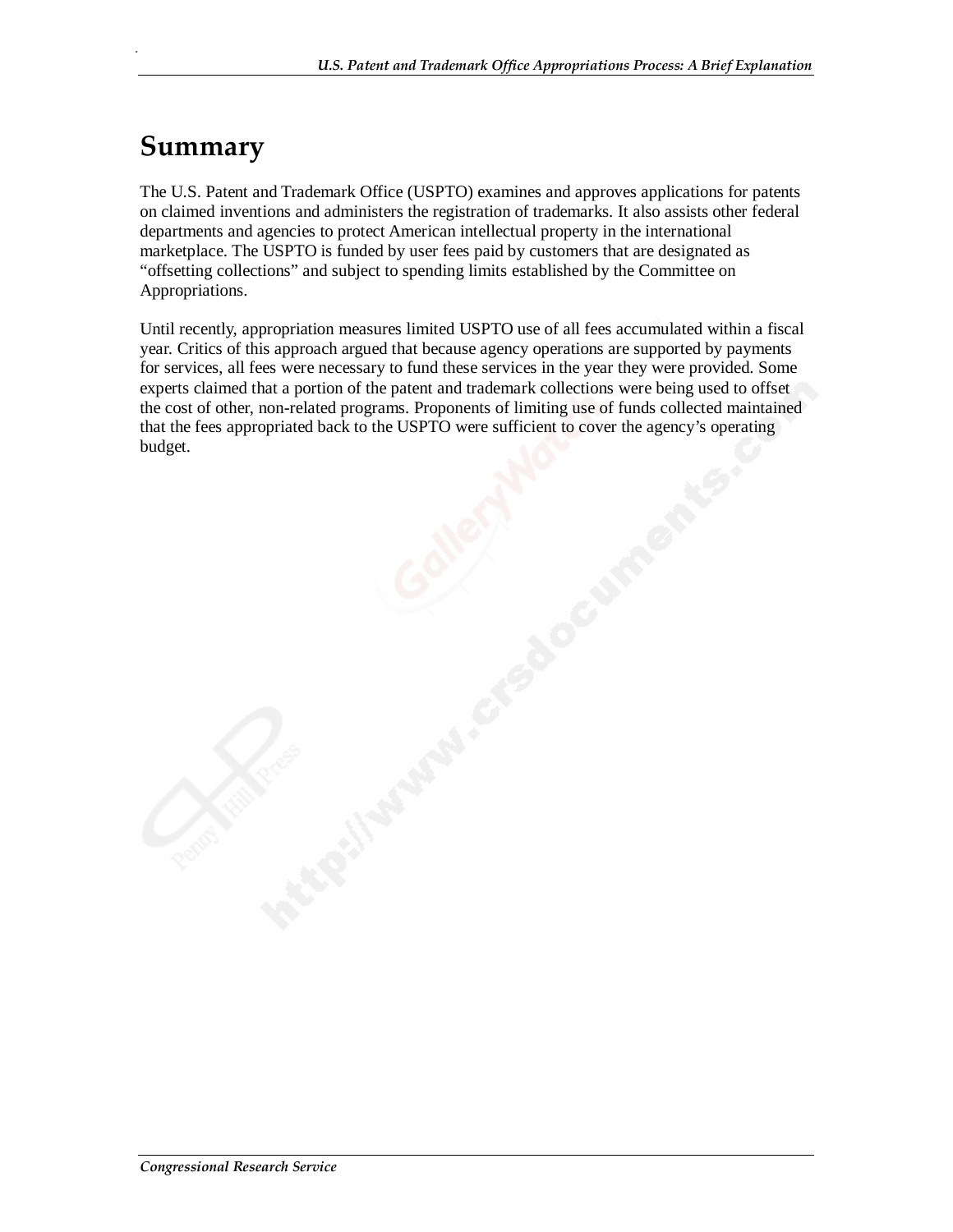# **Contents**

#### **Contacts**

|--|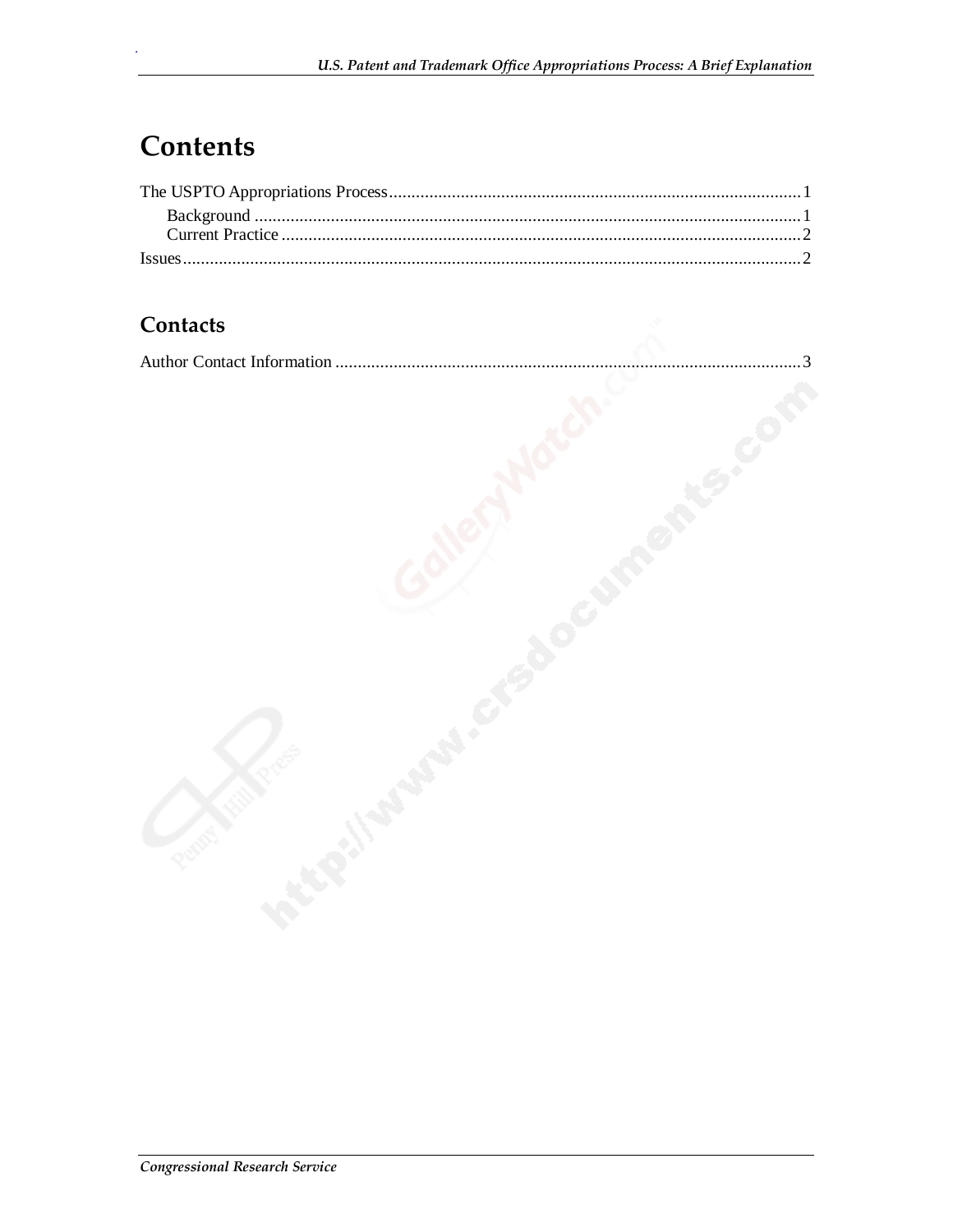# **The USPTO Appropriations Process**

The U.S. Patent and Trademark Office (USPTO) examines and approves applications for patents on claimed inventions and administers the registration of trademarks. It also assists other federal departments and agencies to protect American intellectual property in the international marketplace. The USPTO is funded by user fees paid by customers that are designated as "offsetting collections" and subject to spending limits established by the Committee on Appropriations.

### **Background**

.

Traditionally, the United States Patent and Trademark Office was funded through annual appropriations legislation. In 1980, P.L. 96-517 created within the U.S. Treasury a "Patent and Trademark Office Appropriations Account" and mandated that all fees collected be credited to this account (which remains in effect today). Subsequently, in 1982, the fees charged to customers for the application and maintenance of patents and trademarks were increased significantly to pay the costs associated with the administration of such activities. Funds generated by the fees were considered "offsetting collections" and made available to the USPTO on a dollar-for-dollar basis through the congressional appropriations process. Additional direct appropriations, above the fees collected, were made to support other operating costs.

The Patent and Trademark Office became fully fee funded as a result of P.L. 101-508, the Omnibus Reconciliation Act (OBRA) of 1990, as amended. The intent of the legislation was to reduce the deficit; one aspect of this effort was to increase the fees charged customers of the USPTO to cover the full operating needs of the institution. At the same time, a "surcharge" of approximately 69% was added to the fees the Office had the statutory authority to collect. These additional receipts were deposited in a special fund in the Treasury established under the budget agreement.

The funds collected through the surcharge were considered "offsetting receipts" and were defined as offsets to mandatory spending. However, the use of these receipts was controlled by the appropriation acts; the receipts were considered discretionary funding, and counted against the caps under which the Appropriations Committee operated. The funds generated through the basic fee structure continued to be designated as "offsetting collections" and also subject to spending limits placed on the Appropriations Committee.

The surcharge provision expired at the end of FY1998. It has been estimated that during the eight years that the OBRA provisions were in effect, the USPTO collected \$234 million more in fees than the budget authority afforded to the Office.<sup>1</sup> Another estimate suggested that between FY1991 and FY1998, the USPTO collected \$338 million more in discretionary and mandatory receipts than the Office had the authority to spend. $<sup>2</sup>$ </sup>

1

<sup>&</sup>lt;sup>1</sup> Michael K. Kirk, Executive Director, American Intellectual Property Law Association. Testimony before the House Committee on the Judiciary, Subcommittee on Courts and Intellectual Property, March 9, 2000.

 $2$  Estimate based on the Presidential Budget Appendices for FY1991 through FY2000.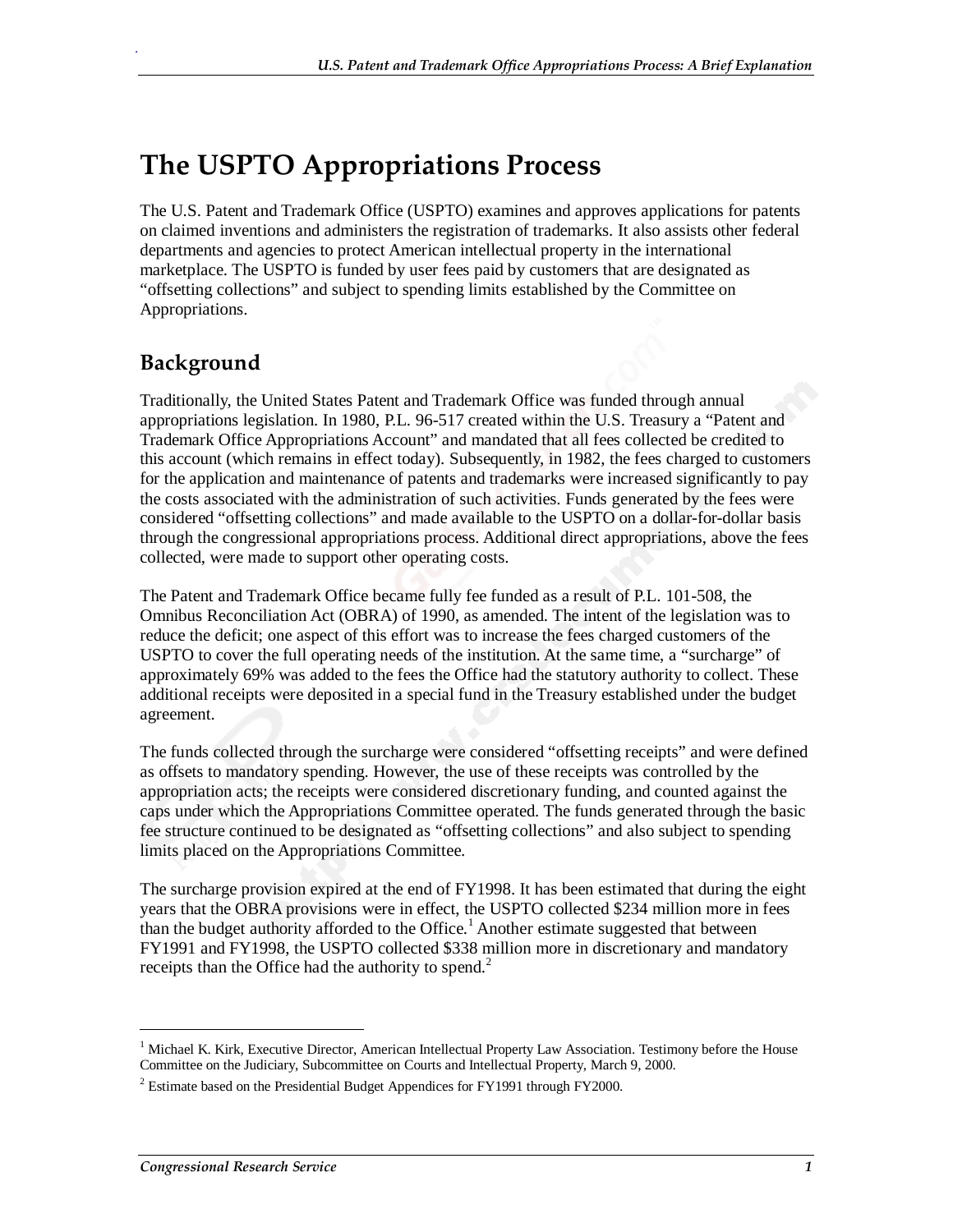Subsequent to the expiration of the surcharge, several times Congress increased the statutory level of the fees charged by the USPTO. Until FY2001, the budget authority provided to the USPTO came from a portion of the funds collected in the current fiscal year plus funds carried over from previous fiscal years. The carry-over was created when the annual appropriations legislation established a "ceiling" and limited the amount of current year collections the U.S. Patent and Trademark Office could spend. Additional funds were not to be expended until subsequent fiscal years. However, in FY2001, this latter provision was eliminated.

#### **Current Practice**

.

Currently, all funds raised by fees are considered "offsetting collections" and are counted against caps placed upon the appropriators. If appropriators choose to provide the USPTO with the budget authority to spend less than the estimated fiscal year fee collection, the excess may be used to offset programs not related to the operations of the USPTO. Between FY1999 and FY2004, the budget authority provided the USPTO was less than the total amount of fees collected within each fiscal year. During this time period, it has been estimated that \$406 million in fees collected were not available for use by the  $USPTO.<sup>3</sup>$ 

Since FY2005, the Office has been provided the budget authority to spend all fees collected.

## **Issues**

Beginning in 1990, appropriations measures have, at times, limited the ability of the U.S. Patent and Trademark Office to use the full amount of fees collected in each fiscal year. Although over the past several years the Office has been given the budget authority to spend all collected fees, this issue remains an area of controversy. Proponents of the current approach to funding the USPTO claim that despite the ability of the appropriators to impose limits on spending current year fee collections, the Office is provided with sufficient financial support to operate. Advocates of the existing USPTO appropriations structure see it as a means to provide necessary support for other programs in the relevant budget category given budget scoring and the caps placed upon the Committee on Appropriations.

However, many in the community that pay the fees to maintain and administer intellectual property disagree with this assessment. Critics argue that, over time, a significant portion of the fees collected have not been returned to the USPTO due to the ceilings established by the appropriations process and the inability of the Office to use the fees on a dollar-for-dollar basis. They maintain that all fees are necessary to cover actual, time-dependent activities at the USPTO and that the ability of the appropriators to limit funds diminishes the efficient and effective operation of the Office.

1

<sup>&</sup>lt;sup>3</sup> Intellectual Property Owners Association, 6/27/2007, available at http://www.ipo.org/AM/Template.cfm?Section= Search&Template=/CM/ContentDisplay.cfm&ContentID=15484 and U.S. Court of Appeals, Federal Circuit. Miguel Figueroa V. United States, October 11, 2006, 466 F.3d 1023.